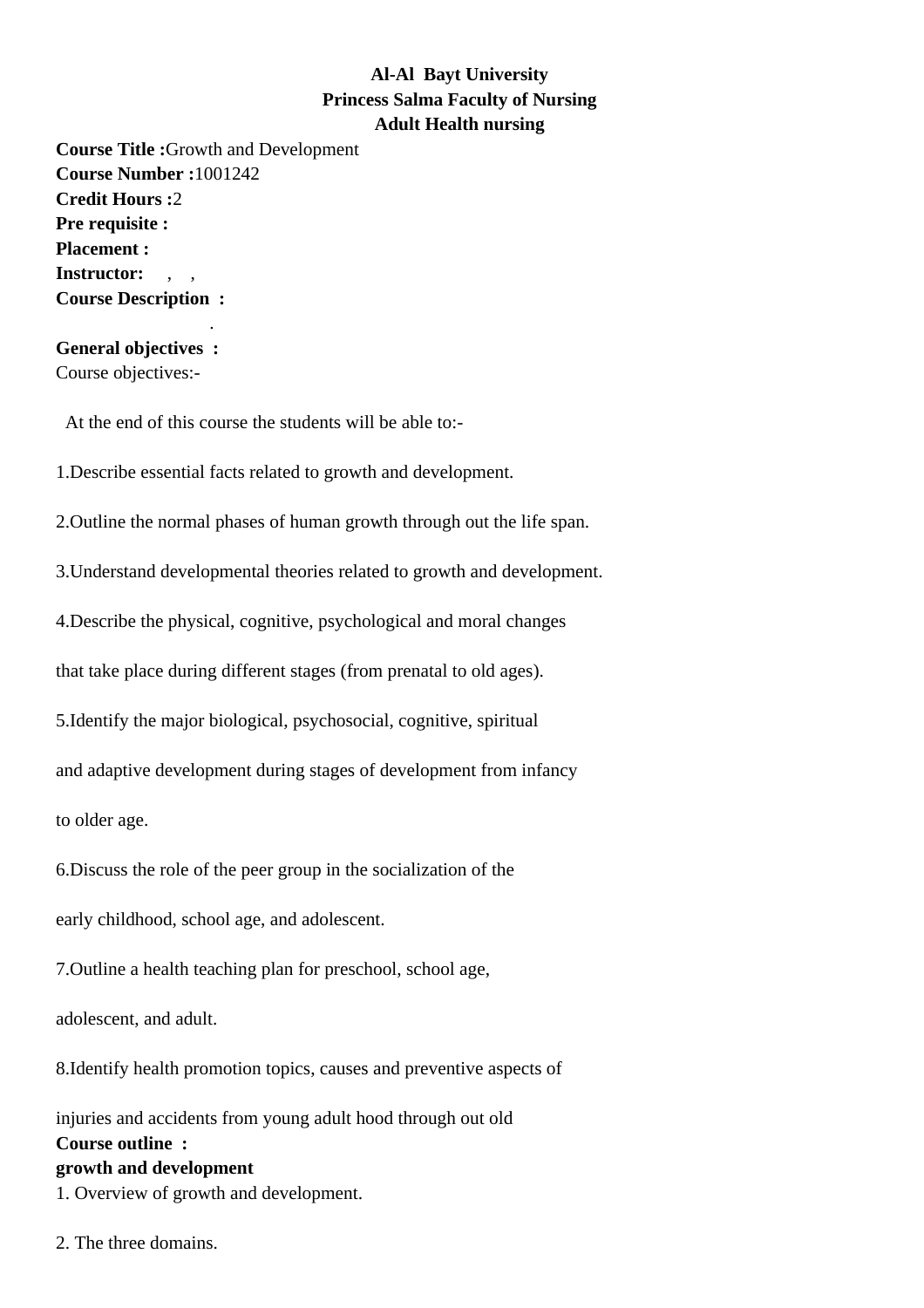3.princeples of growth and development.

4-factors that affected growth and development.

5- some research finding about growth and development. **theories of growth and development**

1. Psychoanalytic theory:- Freuds ideas.

2. Psycho social theory:- Eriksons deas.

3. Cognitive theory:- Piagets ideas.

4. Humanistic learning theory;- Maslows ideas.

5. Mahlers theory: separation-individuation ideas (individual Learning).

6. Behavioral (Moral) theory:- Kohlbergs ideas,(individual Learning). **how to eveluate growth and development.** 1. Measurement techniques:- - weight . - hight . - head circonferance . - chest circonferance .

-use the grwoth chart to assess the growth .

2. diagnostic test use for assess the development as- - DDST .

- Parinting evaluation test .

**Developmental implication .**

Developmental implication of:-

1. Genetic code

2. Development from conception to birth

 - Zygote to newborn

- -The germinal period
- \* Placenta

\* Inner cells

- The period of Embryo

The period of fetus (2nd trimester, 3rd trimester)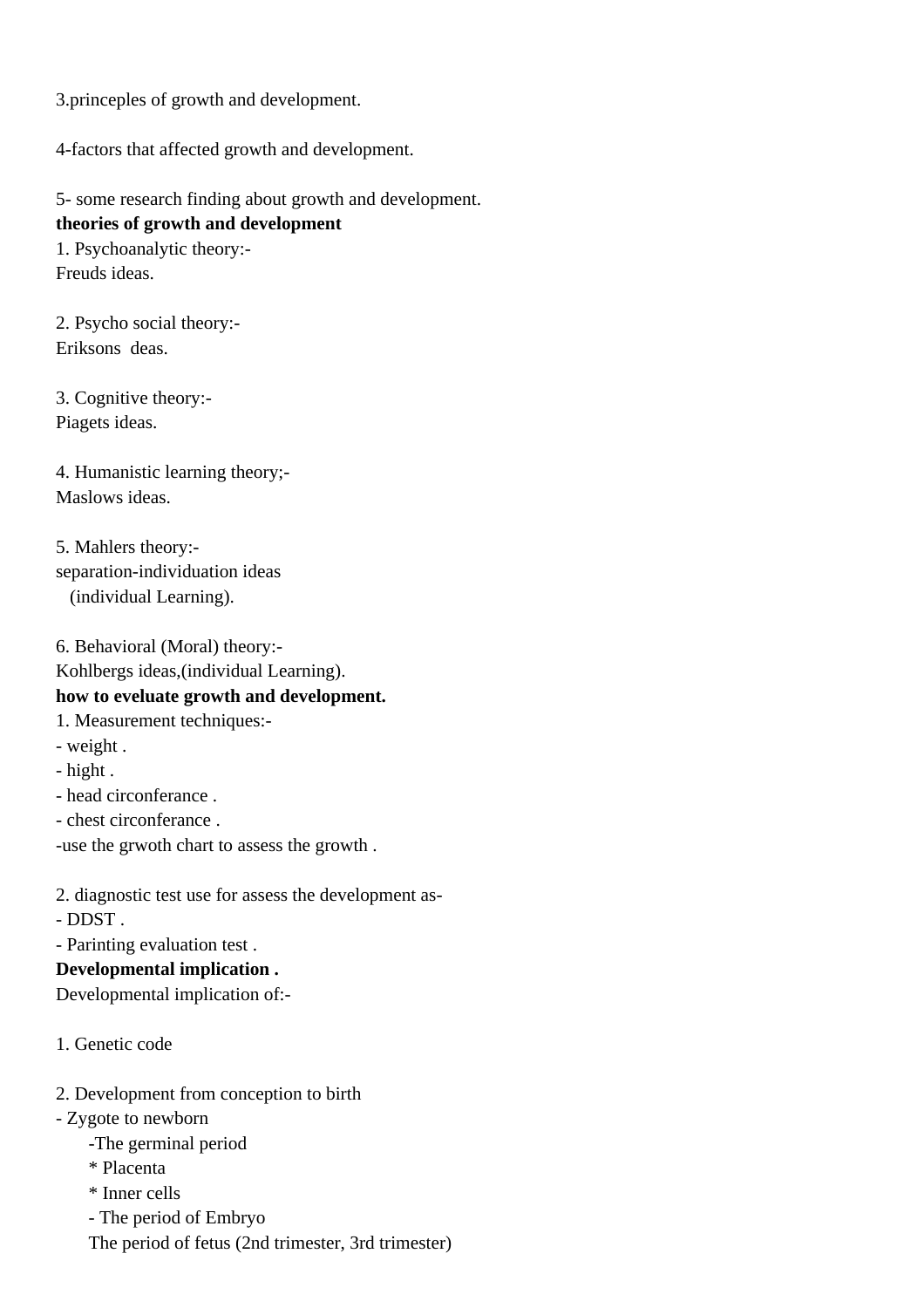#### 3. Modes of inheritance:-

- Dominant and recessive genes
- Sex-linked recessive genes
- Chromosomal abnormalities (causes of abnormalities)
- Genetic problems

#### 4. Twin studies

#### **Newborn stage**

1. New born:-

\*The new borns 1st minutes

- Appearance
- Apgar score
- Critical period

\*new borns 24 hours .

- \* reflexes during one month .
- \* milestons of growth and development .
- \* senses development .
- \* nutrition of new borns .
- \* complication of new born .
- \* caring of new born .

#### **. Infancy period**

1st month-1st year:-

- Physical growth (wt,ht,hc.cc).
- Cognitive development
- Psychosocial development
- Health care needs of infancy
- Problems of infancy

#### - Communication and language development

#### **Early childhood: (The toddler and the preschooler**

- 1. Biophysical development of the toddler and the presschooler:
- 2. Psychosocial development of the toddler and preschooler:
- 2.1 Separation-individuation during the toddler and preschool years
- 2.2 Development of self-control
- 2.3 Psychosocial deprivation during the toddler and preschool years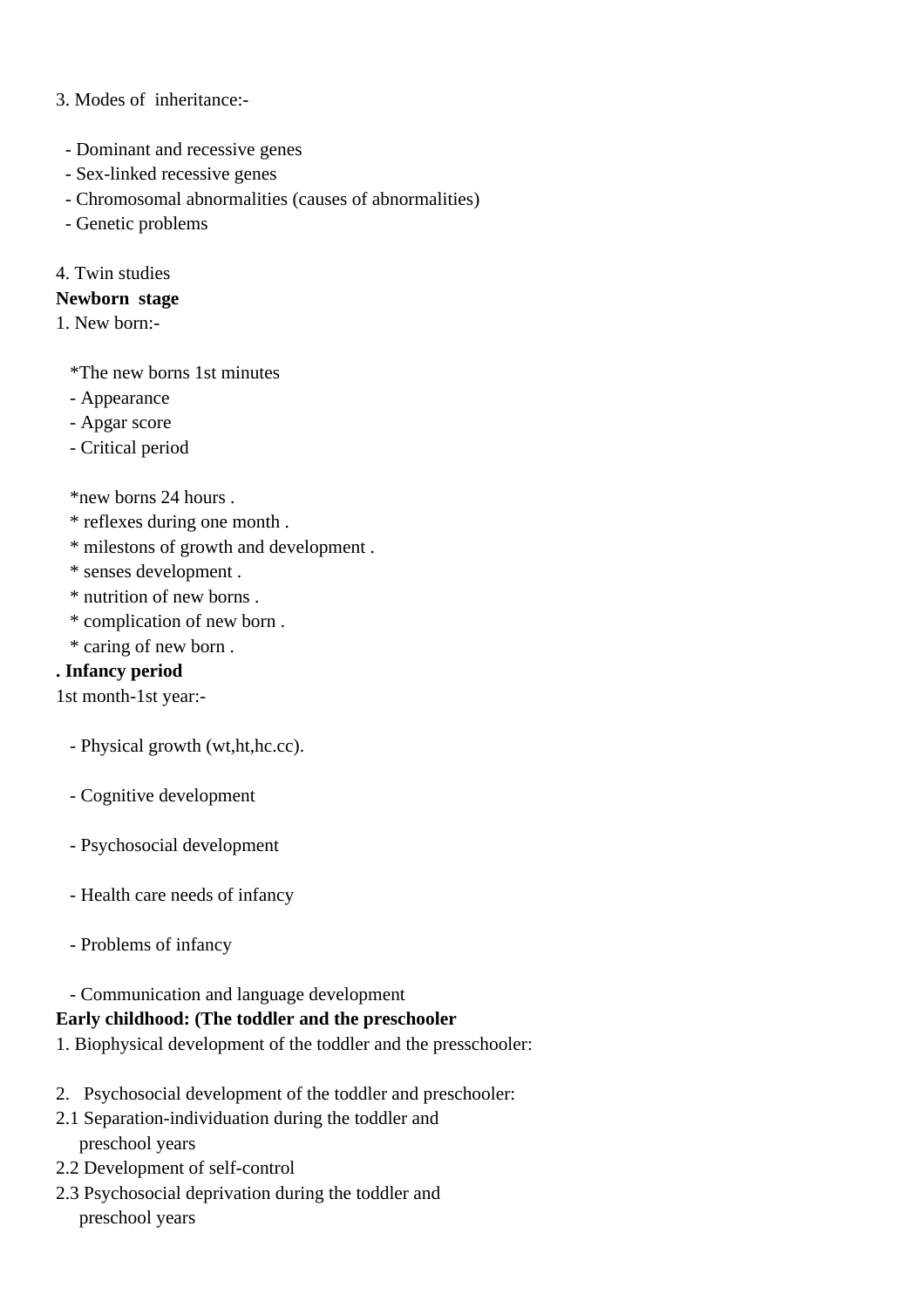- 3. Cognitive development
- 4. Language development during early childhood
	- 5. Developmental concepts of play
	- 6. Developmental concepts of a sexuality
	- 7. Development of self discipline
- 7.1 Development of conscience
- 7.2 Moral development
- 7.3 Influences affecting the conscience and moral development

## **Middle childhood and latency period: (the school-age)**

- 1. Biophysical development of the school-age and the prepubescent
- 2. Psychosocial development during the school-age years
- 2.1 Perspective on psychosocial development
- 2.2 Widening the social environment
- 2.3 Developing a positive self-image
- 3. Cognitive development

### **Adolescence**

\* Health promotion / Adolescent maturation

 Scope of maturation during adolescence period.

 Theories related to adolescent growth and development and gender role

 Identity role of adolescent and role confusion

 Maturation problem and secondary sex characteristic

 Preco cious puberty

 delay puberty

 Impact of environmental factors on adolescent maturation

- Impact of adolescent health on adolescent identity such as:
- Acne
- **Obesity**
- Precocious puberty
- Delay puberty

 Menstrual problems

 Risk taking behavior in adolescence related to maturational alteration:

 Substance abuse

 Adolescent violence

- emotional problems
- School achievement problems
- Eating problem

## Nursing role

\* Health promotion / adolescent nutrition Adolescent nutritional needs and calories requirements according to rapid physical growth Impact of nutrition on adolescent growth and development Impact of adolescent life style on nutritional requirements Factors influencing adolescent nutritional needs Physical factors